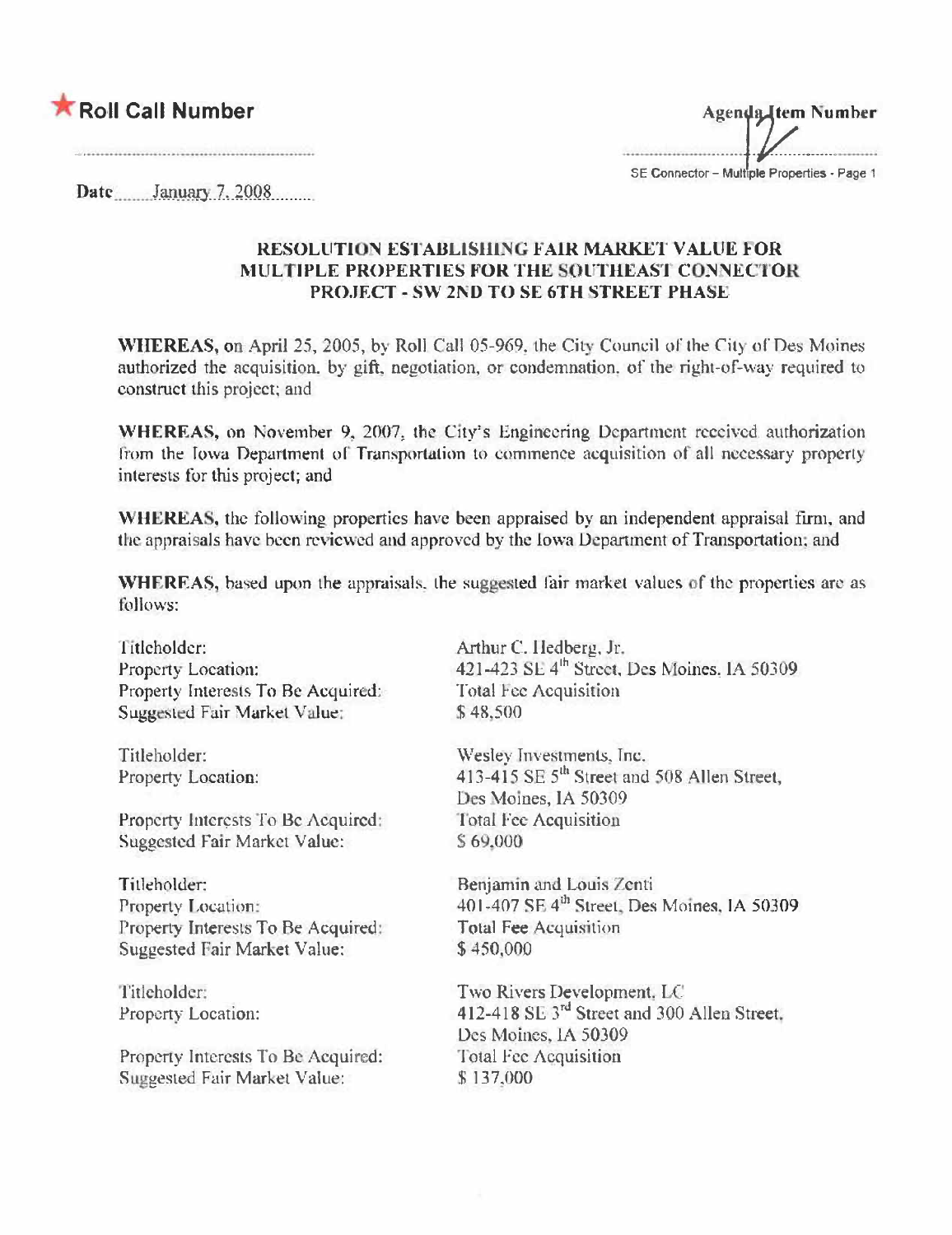## **K** Roll Call Number

Date January 7, 2008

Titleholder: Property Location: Property Interests To Be Acquired: Suggested Fair Market Value:

Titleholder: Property Location: Property Interests To Be Acquired: Suggested Fair Market Value:

Titleholder: Property Location: Property Interests To Be Acquired: **Suggested Fair Market Value:** 

Titleholder: Property Location: Property Interests To Be Acquired: Suggested Fair Market Value:

Titleholder: Property Location: Property Interests To Be Acquired: Suggested Fair Market Value:

Titleholder: Property Location: Property Interests To Be Acquired: Suggested Fair Market Value:

Agenda Hem Number

SE Connector - Multiple Properties - Page 2

Wyoming 302 (Katherine Halloran)<br>417 SL 3<sup>rd</sup> Street, Des Moines, IA 50309 **Total Fee Acquisition** \$52,000

Robert F. and Ruth Davis 451 SE 2<sup>nd</sup> Street, Des Moines, IA 50309 **Total Fee Acquisition** \$71,000

**Catherine Starks** 215 Raecoon Street, Des Moines, IA 50309 Total Fee Acquisition \$23,000

Lena M. Thomas 420 SE 3rd Street, Des Moines, IA 50309 **Total Fee Acquisition** \$35,000

John W. Finney 419 SE 3rd Street, Des Moines, JA 50309 **Total Fee Acquisition**  $$24,000$ 

Onimosso J. Zepeda 416 SE 4<sup>th</sup> Street, Des Moines, IA 50309 Total Fee Acquisition S 47,000

## NOW, THEREFORE, BE IT RESOLVED by the City Council of the City of Des Moines, Iowa:

That the valuations listed and identified above as "Suggested Fair Market Value," are hereby established as the fair market values of the properties listed herein.

That the Real Estate Division of the Engineering Department shall further proceed with acquisition of the properties through gift, negotiation or condemnation, as previously authorized, based upon the approved fair market values.

That the properties will be acquired in accordance with the guidelines of 49 CFR Part 24 of the Uniform Relocation and Real Property Acquisition Act, as revised, and that relocation is hereby authorized.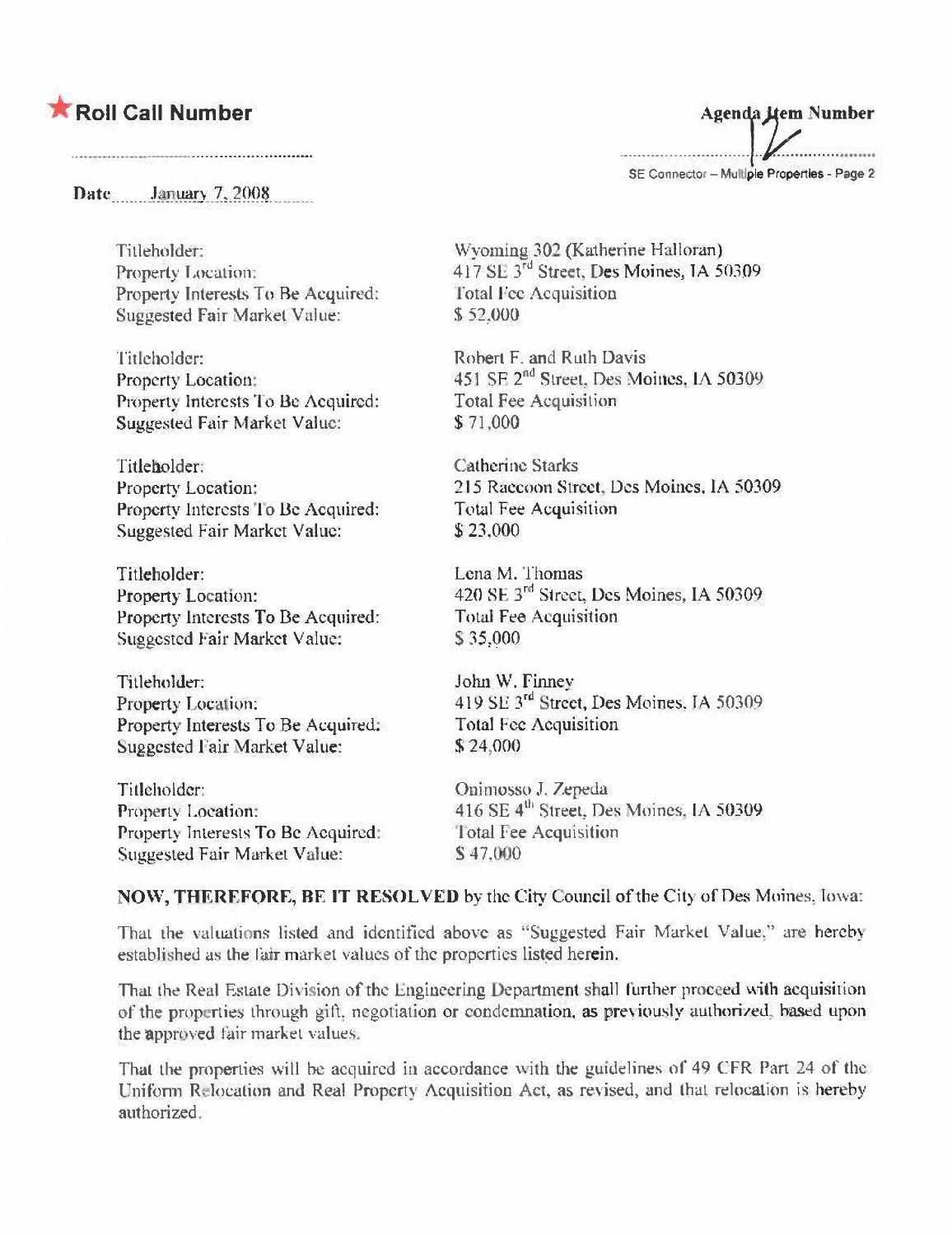



Date January 7, 2008

If the property owners agree to convey the properties to the City in an amount based on the established fair market value, including an approved administrative settlement, or if a condemnation award is based on the established fair market value or falls within an approved settlement amount, the Finance Director is authorized and directed to issue checks in the amounts necessary to carry out these transactions and to pay any unforeseen additional costs certified by the Legal Department and the Engineering Department; the Real Estate Division Manager is authorized and directed to complete these transactions in accordance with standard real estate practices and state law requirements.

That the Real Estate Division of the Engineering Department is directed to obtain the Legal Department's review and approval of all closing documents prior to closing.

That the City Clerk is hereby authorized and directed to endorse upon the Real Estate documents listed above the approval and acceptance of this Council, the Mayor is authorized and directed to sign all necessary real estate documents, and the City Clerk is further authorized and directed to deliver the aforementioned documents to the Real Estate Division Manager, who shall proceed to closing in accordance with standard real estate practices.

That the Real Estate Division Manager is hereby authorized and directed to execute Maintain Vacancy Agreements and Rental Agreements, if necessary.

(Council Communication No. 08- $0/4$ )

Moved by

to adopt.

PROVED AS TO FORM:

lenna K. nank

2007/08 CIP. Street Improvements, SE Connector - SW  $2<sup>nd</sup>$  to SE  $6<sup>th</sup>$ , STR214, Page 41

Act ID: 32-2005-011

| Glenna K. Frank                |  |
|--------------------------------|--|
| <b>Assistant City Attorney</b> |  |

| COUNCIL ACTION       | YEAS. | <b>NAYS</b> | PASS. | AIISEN 1                                       | <b>CERTIFICATE</b>                                                                                                                                    |
|----------------------|-------|-------------|-------|------------------------------------------------|-------------------------------------------------------------------------------------------------------------------------------------------------------|
| <b>COWNIK</b>        |       |             |       |                                                |                                                                                                                                                       |
| <b>COLEMAN</b>       |       |             |       |                                                | I, DIANE RAUH, City Clerk of said City hereby<br>certify that at a meeting of the City Council of<br>said City of Des Moines, held on the above date, |
| <b>HENSLEY</b>       |       |             |       |                                                |                                                                                                                                                       |
| <b>KIERNAN</b>       |       |             |       | among other proceedings the above was adopted. |                                                                                                                                                       |
| <b>NEMIAELEY</b>     |       |             |       |                                                |                                                                                                                                                       |
| <b>MEYER</b>         |       |             |       | IN WITNESS WHEREOF, I have hereunto set my     |                                                                                                                                                       |
| <b>VLASSIS</b>       |       |             |       |                                                | hand and affixed my seal the day and year first<br>above written.                                                                                     |
| <b>TOTAL</b>         |       |             |       |                                                |                                                                                                                                                       |
| <b>MOTON CARRIED</b> |       |             |       | <b>APPROVED</b>                                |                                                                                                                                                       |
|                      |       |             |       | Mayor                                          | City Clerk                                                                                                                                            |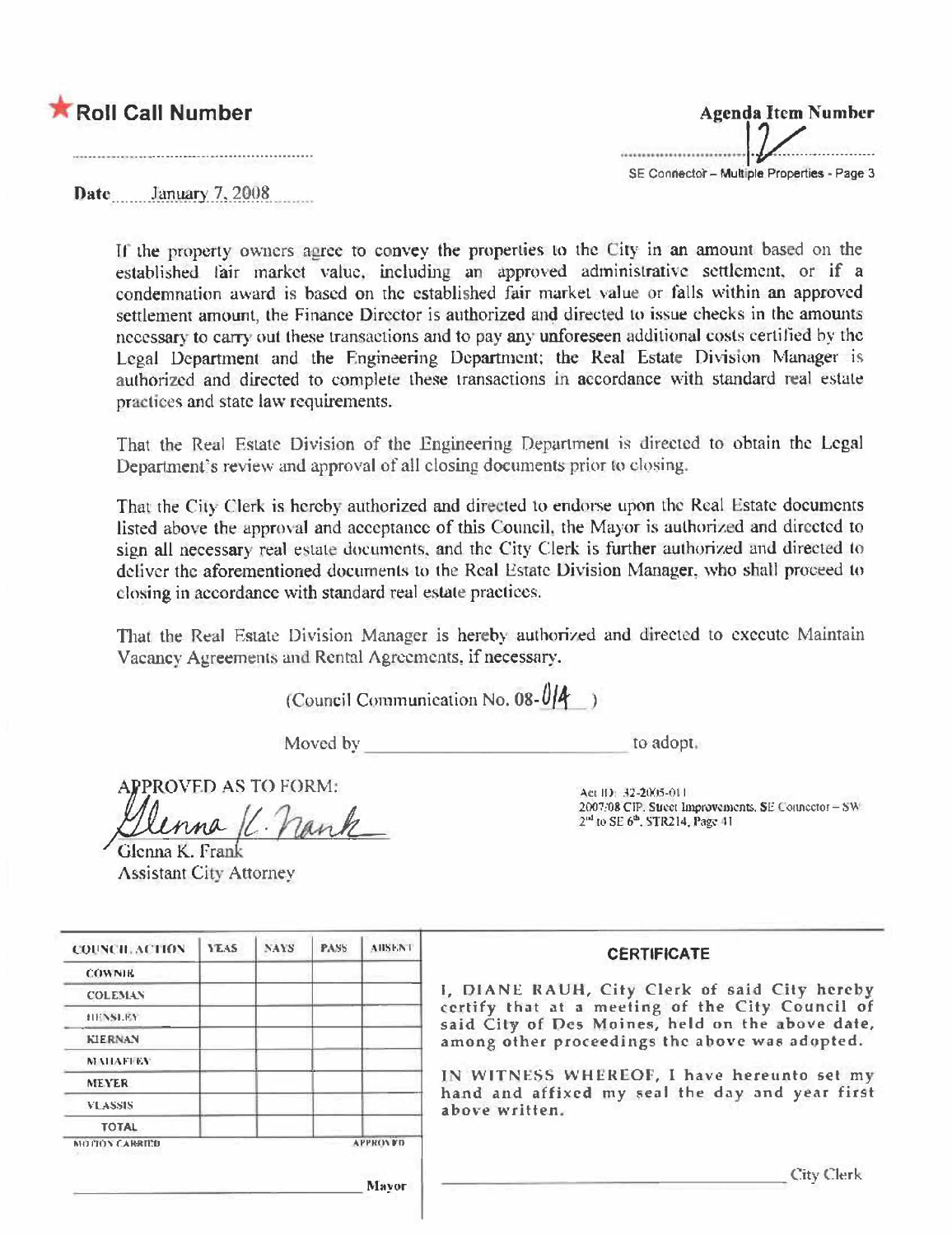